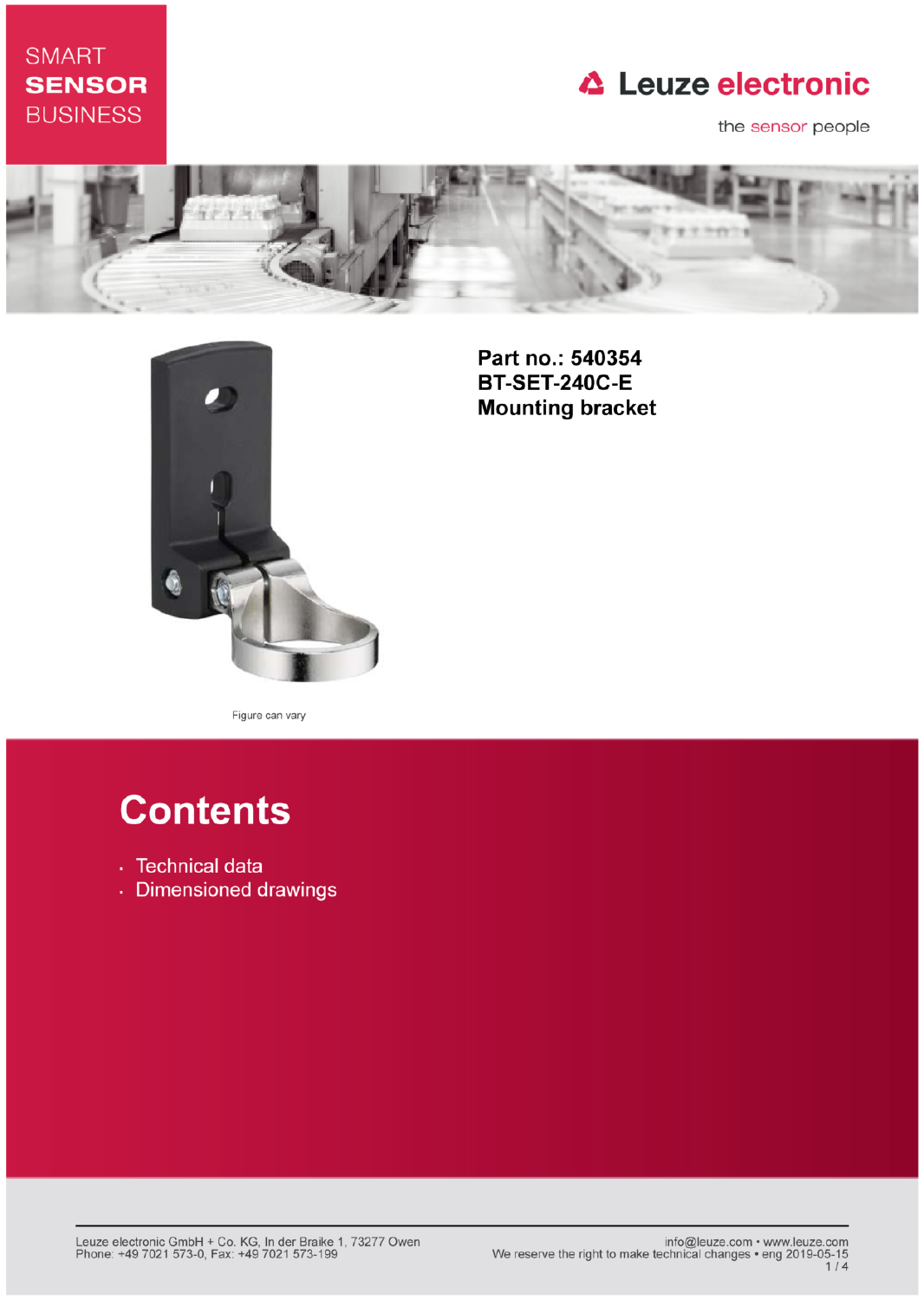## Part no.: 540354 – BT-SET-240C-E – Mounting bracket

### **Technical data**

| <b>Basic data</b> |                                                                                             |
|-------------------|---------------------------------------------------------------------------------------------|
| Suitable for      | MLD 500, MLD 300 multiple light beam safety devices<br>MLD-M002, MLD-M003 deflecting mirror |

| <b>Mechanical data</b>       |                       |  |
|------------------------------|-----------------------|--|
| Type of fastening, at system | Through-hole mounting |  |
| Type of fastening, at device | Clampable             |  |
| Type of mounting device      | Turning, 240°         |  |
| Mounting device material     | Metal<br>Plastic      |  |
|                              |                       |  |
| <b>Classification</b>        |                       |  |
| Customs tariff number        | 83024900              |  |
| eCl@ss 8.0                   | 27279202              |  |
| eCl@ss 9.0                   | 27273701              |  |
| <b>ETIM 5.0</b>              | EC003015              |  |
| <b>ETIM 6.0</b>              | EC003015              |  |

### **Dimensioned drawings**

All dimensions in millimeters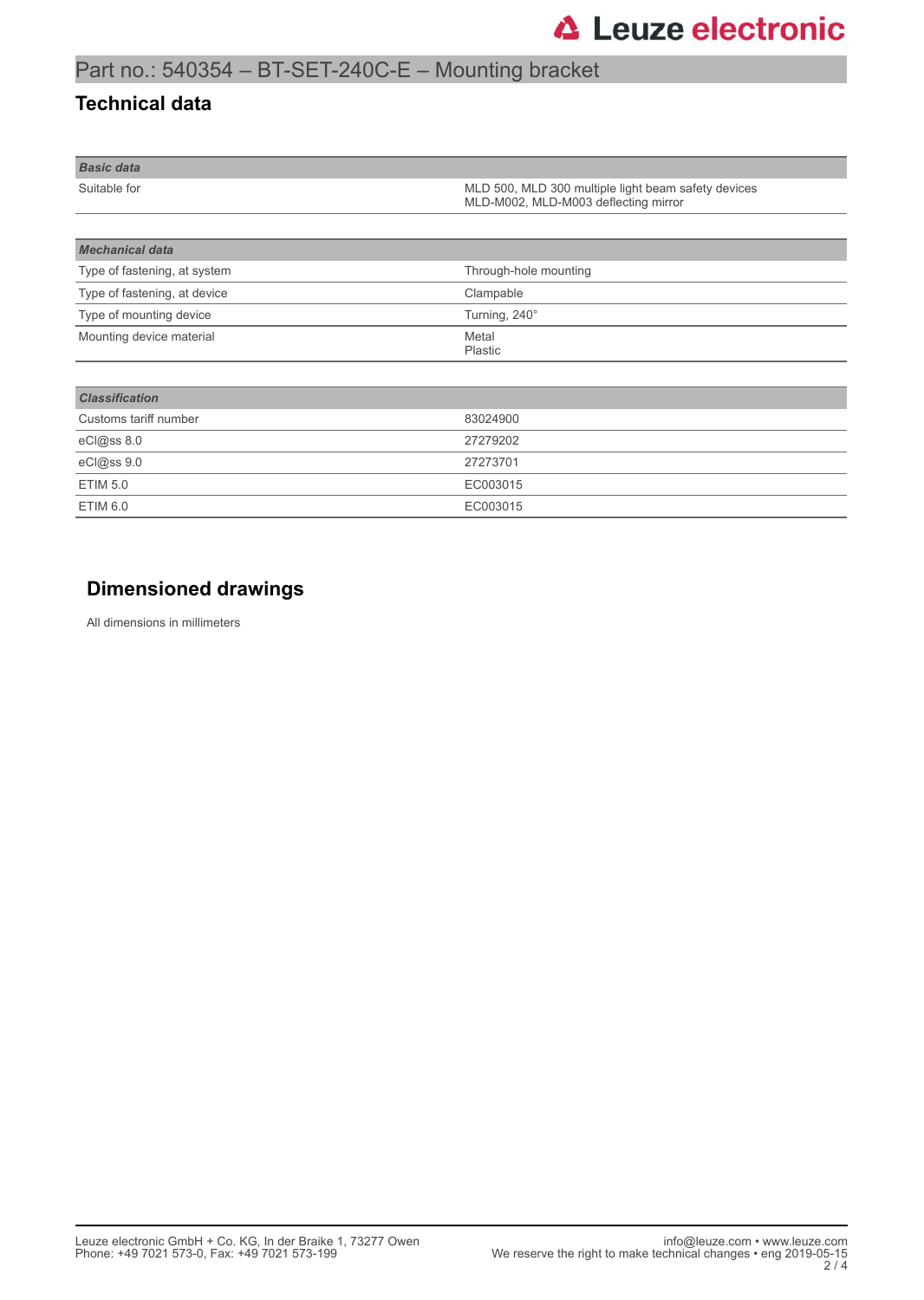# **△ Leuze electronic**

## Part no.: 540354 – BT-SET-240C-E – Mounting bracket

#### BT-SET-240C-E swivel mount







a M6 screw